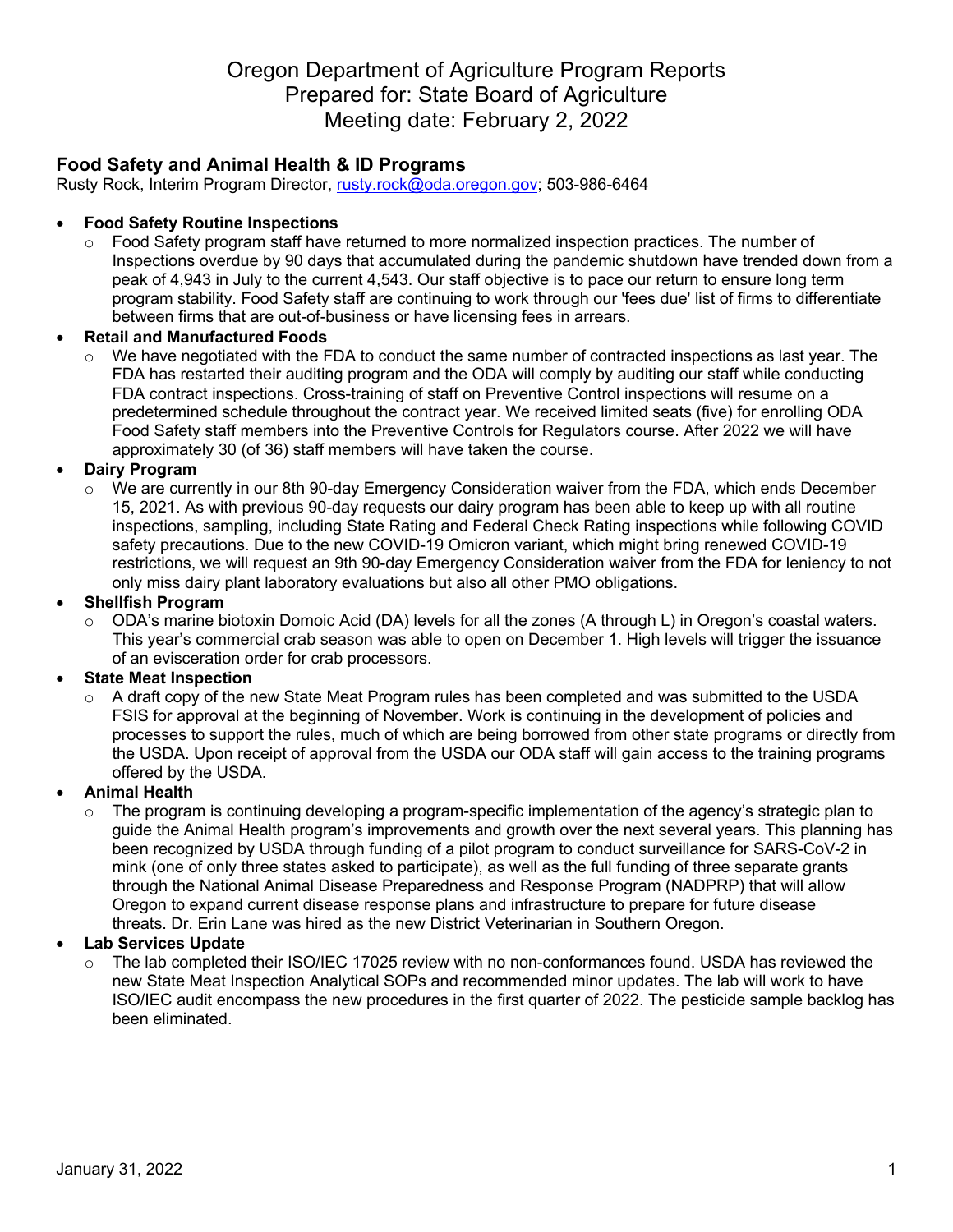# **Market Access & Certification Programs**

Jess Paulson, Program Director; jess.paulson@oda.oregon.gov; 503-507-9313

### • **Agricultural Development & Marketing**

- o In 2021, the Oregon Legislature provided ODA with \$2 million to improve the capacity to process meat products in the state.
	- ODA published a rule (per statute) for rule on December 1, held public hearing on December 15, and collected public comment through December 22.
	- ODA has invited a dozen people from various backgrounds to serve on the Review Team, which will provide guidance for the Director's final selection for award.
	- ODA will publish the application, guidelines, and scoresheet to solicit applications in early February.
	- ODA will host a public webinar to answer questions about the application guidelines on February 11.
	- Applications are due to ODA by noon on Friday, March 18.
- $\circ$  ADMP has launched a new website that was developed with USDA Specialty Crop Block Grant funding called the Oregon Food & Beverage Maker's Roadmap

at https://stage.oregon.gov/odaroadmap/Pages/default.aspx

- The Roadmap directs visits to existing resources from ODA and other partners that touch on issues from beginning a business to develop national and international distribution.
- The Roadmap also houses the Oregon Harvest for Schools, which provides information for regions of that state on accessing school meal programs.
- $\circ$  ADMP has been working with the Good Food Foundation to bring a national retail food show to Portland in April 2022 named the Portland Mercantile. ADMP is working with the first class of the NASDA Foundation's Women Accelerator, which includes several Oregon food producers.
- $\circ$  ODA has appointed the temporary members of the new Oregon Hemp Commission. These members are responsible for determining the operating terms of the commission, such as composition of Commissioners, their terms, the collection of assessments, and how those funds will be used. The Hemp Commission rules must be established by September 25, 2022.
- $\circ$  Marketing activities were largely virtual in the fourth quarter of 2021, however, ADMP was able to lead Oregon wine to British Columbia (which recently opened retail to non-BC wines) and consumer products to Mexico City and Monterrey, Mexico.
	- ODA managed a virtual trade mission with South Korea for food companies. Oregon companies offering seafood, hemp seed products, frozen fruit, frozen vegetables, dried beans and hot sauce met with Korean buyers.
	- ODA managed a virtual trade mission with Japan for food and beverage companies selling in the foodservice sector. We scheduled meetings with buyers over 3 evenings (US time). Oregon seafood was introduced to Japanese seafood buyers.
	- ODA managed a hybrid trade mission with foodservice buyers in Taiwan. Buyers in Taiwan gathered and Western US companies joined remotely to present their products and answer questions. Oregon's seafood and frozen vegetables were introduced by Oregon companies and fruits from Oregon were introduced by companies from Washington.
	- ODA managed a Cheese Showcase and Tasting Event with Social Media Influencers in Singapore. This fully virtual event included Tillamook cheese and resulted in social media posts in Singapore touching 320,000 followers.

# • **Certification Programs**

 $\circ$  The program is gearing up for the 2022 season and audits have already begin. The program continues to increase the number of auditors around the state to assist with high demand for audits and to reduce costs to customers. Currently, the program has over 270 clients, an increase from 2020 and is busy in all districts. Both GAP and Organic programs saw an increase in customers in 2021. Protocols were developed to conduct audits during the COVID-19 pandemic and service has not been interrupted. Applicants received the same level of service as pre-pandemic.

# • **Produce Safety**

- $\circ$  The FDA recently released the proposed rule, "Standards for the Growing, Harvesting, Packing and Holding of Produce for Human Consumption Relating to Agricultural Water". This proposed rule would update Subpart E of the FSMA Produce Safety Rule.
- o The FDA is holding two listening sessions for the proposed rule in February.
- $\circ$  The program continues to teach classes, provide technical assistance, and compile the farm inventory. Classes continue to be taught remotely due to the COVID-19 pandemic.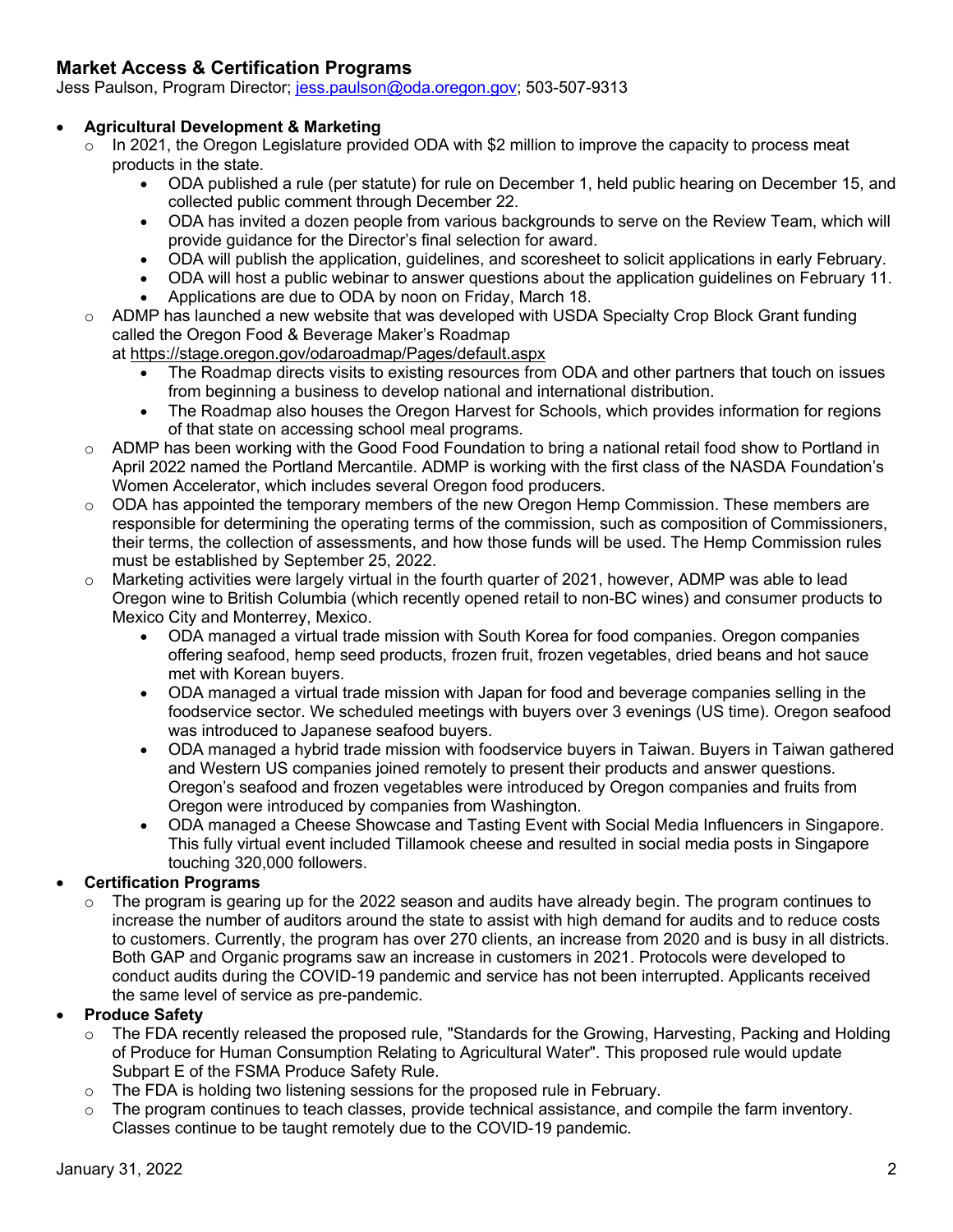# • **Plant Health Program**

- $\circ$  The Plant Health program completed nearly 13,000 tests for seed lots destined for export in 2021, an increase of ~13.4% compared to 2020. This increase is likely attributable to two things: 1) an overall increase in nematode testing requests due to changes in import requirements in both China and South Korea in 2021 and 2) repeated Pest & Disease inspections because of shipping and transportation issues.
- $\circ$  The Plant Health program continues to develop certification programs for virus-tested Oregon nursery stock. 2021 saw the successful launch of the blueberry certification program as well as the finalization of standards for strawberry. In 2022, the program will continue to work closely with the grapevine and wine industries to update the Grapevine Certification program rule.
- $\circ$  The Plant Health program surveyed 17 unique nurseries for the presence of the Sudden Oak Death pathogen, Phytophthora ramorum, and tested 3,110 samples.

### • **Seed Regulatory Program**

The Seed program plans to update two rules in 2022:

- $\circ$  Sod Quality Rules (OAR 603-056-0130 to 0145) tags are issued for seed that meets sod quality standards. The goal of the rulemaking is to update and harmonize standards with Washington and Idaho and allow for the issuance of interagency tags.
- $\circ$  Price Negotiation Rules (OAR 603-076-0005 to 00160 ODA supervises price negotiations for grass seed kinds. The goal of the rulemaking is to update and clarify the process to better meet participant needs and improve negotiations for all parties.

### • **Shipping Point Inspection**

- $\circ$  Increases in COVID-19 case numbers are impacting the produce industry and the shortage of labor continues to be a challenge for both the industry and the shipping point program. Rising case numbers continue to be a challenge
- o Transportation is also an issue for many commodities, including produce, grass seed, and hay/straw.
- $\circ$  With planting just around the corner, there are concerns about irrigation water availability.
- **Smoke Management Program:** The program is preparing for the 2022 season.

#### • **Weights and Measures Program**

- $\circ$  Last year weights and measures completed approximately 40,000 device inspections out of a caseload of about 64,000. This is 84% of our five-year average prior to COVID which was about 52,000 devices annually. Our compliance rate was 91.5% for the year which is consistent with pre-covid years where compliance rates ran from 91% to 92%.
- $\circ$  The program is seeing a sizable turnover in staff over the next few years. Currently 2 vacancies were carried over through 2020 in anticipation of budget changes due to COVID. One of our newer inspectors resigned late 2021 and another retired at the end of the year leaving us 4 position to fill. We are currently recruiting to fill 3 of those positions (2 in Portland, 1 in Salem). We will begin recruiting a 4th in The Dalles, OR soon after filling those. Looking forward, 2 of our 4 most experienced inspectors based in eastern Oregon will retire mid 2022 which will ultimately have us training 6 new inspectors out of a staff of 21 over the next year.

#### o **Metrology Lab**

In 2021 the metrology lab billed out \$89,719 up a bit from the average of \$81,987 The lab calibrated 3,891 pieces (the majority of the labs work is calibrating scale testing weights and meter proving equipment) up slightly from an average of 3,865.

Of note, we are finalizing a 5-year price agreement with Mettler-Toledo to purchase precision weighing equipment for the metrology labs. The lab is currently operating several instruments which are 20 years old.

#### o **Motor Fuel Quality Program**

Weights and Measures inspectors checked 3,316 fuel storage tanks for water and documented water in excess of 1" in 17 of them. 1,327 gasoline samples were screened for octane, and all were found to be consistent with the octane posting on the fuel dispensers.\

In the last legislative session HB3051 passed revising the ethanol blending mandate in Oregon to allow for the sale of higher ethanol blends of gasoline. The motor fuel quality program finalized rules covering quality, advertising, labeling, and bills of lading for E15 which became effective Jan 1, 2022.

### o **County of Origin Labeling Program (COOL)**

The COOL program completed 25 retail reviews at grocery stores statewide to verify compliance with federal country of origin labeling requirements for various, meats, fish, shellfish, fruits, vegetables, and nuts. USDA AMS reimbursed the program \$15,000 for review activities this year.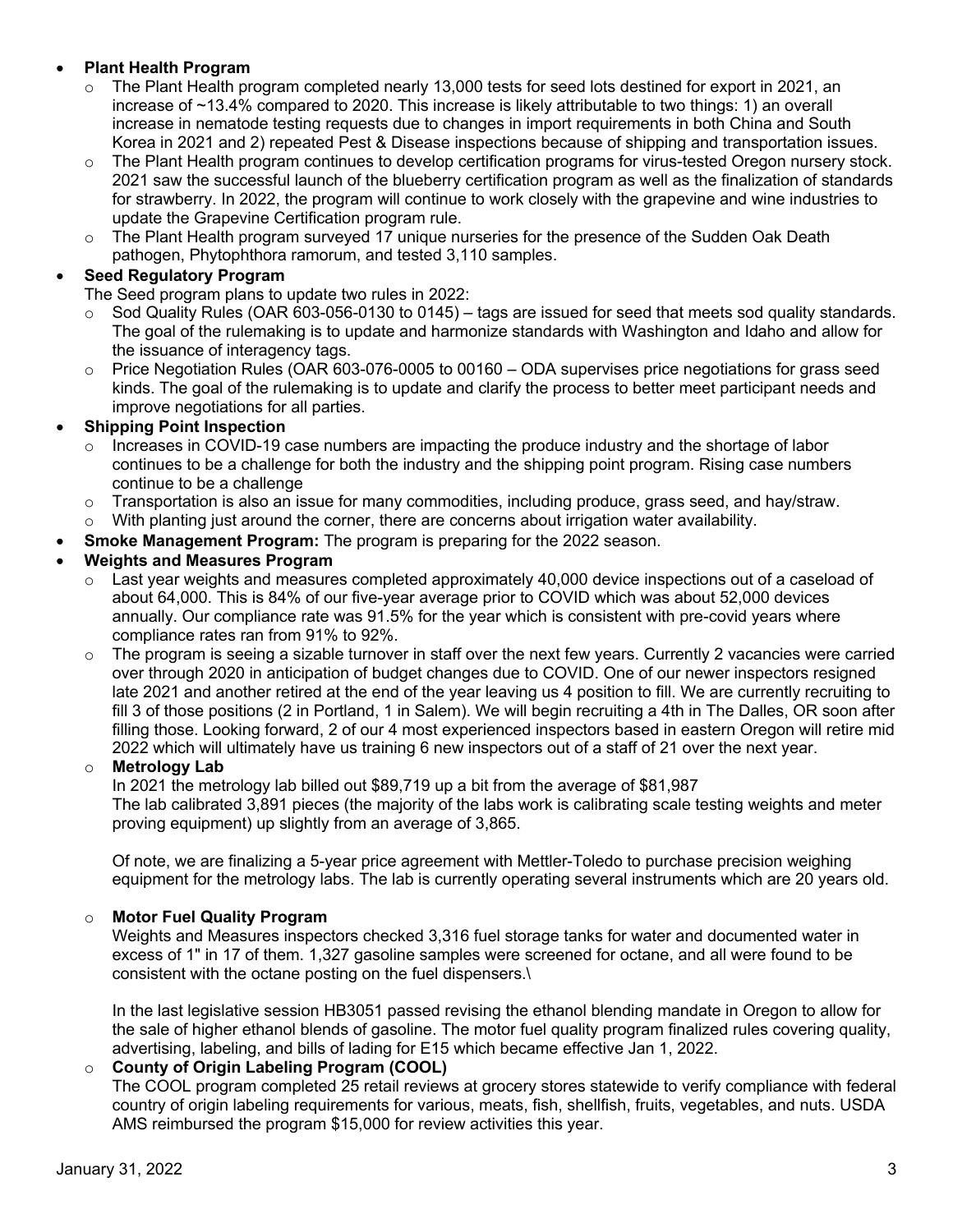# **Natural Resource Programs**

Isaak Stapleton, Program Director; isaak.stapleton@oda.oregon.gov; 503-986-4713

The following updates are organized by operating process in our management system and cover all NRPA programs. In addition to the updates below, one more important activity involves filling a variety of vacant positions in the program area with limited duration and/or permanent staff. This will continue to be a major focus for all programs for the remainder of the biennium and we are excited to be able to bring on these staff.

# • **Fostering collaboration**

- o The Agricultural Water Quality Program (AGWQP) program is moving forward on recruiting 5 positions, of which one is new from the 2021 Legislature. Interviews will be held soon for a Soil and Water Conservation District team lead position. Requirements will also begin soon for a Strategic Implementation Area (SIA) Specialist (new position) and 3 Regional Water Quality Specialists. In addition, ODA will be seeking advice from the Soil and Water Conservation Commission at its February meeting on strategies for spending \$650,000 from the 2021 legislature targeted for local technical assistance to support the SIA initiative.
- o A priority for 2022 will be to update the ODA-DEQ Interagency Agreement. This agreement establishes roles and responsibilities for how the two agencies collaborate in meeting state water quality standards and Total Maximum Daily Load (TMDL) allocations and implementation. The two agencies will meet soon to discuss how to initiate this update.
- o The Pesticides Program worked closely with Oregon State University to create a bulletin for schools about the pest emergency provision of the school Integrated Pest Management law. This bulletin was published and distributed broadly e.g., distributed to pesticide applicators, School IPM Coordinators, etc.) in addition to being posted on ODA and OSU websites. The goal of the bulletin is to increase schools' understanding and compliance with this provision of the law. Furthermore, ODA, OSU, and ODE all met in December to discuss ideas for the 2022 OSU school IPM coordinator trainings and any other potential collaborative outreach ideas relating to the school IPM law.

# • **Permits, Registrations, and Notifications**

- o The Agricultural Channel Drainage Maintenance (ACDM) Program is initiating rulemaking to enact authority granted by the 2021 legislature to phase in the program across the state. Phasing in the program will support education and outreach to targeted regions and allow adaptive management as new environmental conditions are encountered.
- o The Confined Animal Feeding Operation (CAFO) is currently processing several permits. CAFO (National Pollutant Discharge Elimination System) NPDES General Permit response to comments with DEQ continues. Several CAFO NPDES Individual Permit under development. Next CAFO Individual Permit up for Notice is Sunset Canyon Jerseys.
- $\circ$  The Fertilizer Program continue to perform inspections, registrations, registration renewals and product sampling. 2021 calendar year product count set a new record at 12,816 products registered.

# • **Providing Compliance and Technical Assistance**

- $\circ$  The Clackamas Subbasin Agricultural Water Quality Management Area Plan will be the first to include updated Willamette Basin Mercury Total Maximum Daily Load provisions (TMDL - a basin-wide water quality plan for mercury): a local advisory committee meeting was held in January to seek their advice on this and other water quality issues in the basin. The strategy is to integrate mercury TMDL elements across all area plans within the Willamette basin as full plan updates occur. Stakeholders were also updated and asked to provide feedback on the draft structure and strategies for the larger ODA mercury TMDL implementation plan.
- o During this Winter, Pesticide Compliance Program staff have been conducting a number of presentations at re-certification classes to help promote compliance to a wide variety of audiences. Also, during the 2022 calendar year, Pesticide Compliance Program staff plan to attend and present at each of the ten 2022 OSU School IPM trainings.

# • **Conducting Inspections, Investigations & Enforcement**

- $\circ$  The AGWQP will be moving forward with rulemaking on Division 90 and 95 updates. The rules need to be updated for two reasons: 1) inconsistencies between Statutes and Rules and 2) Definitions refer to other Statutes or Rules that have been renumbered and are no longer valid. Stakeholders and tribes have been informed of this and the ACDM rulemaking plans.
- January 31, 2022 4  $\circ$  The Pesticides Program has investigated several complaints this year regarding possible violations of Oregon's school integrated pest management (IPM) law and this work has continued into the Winter. Also,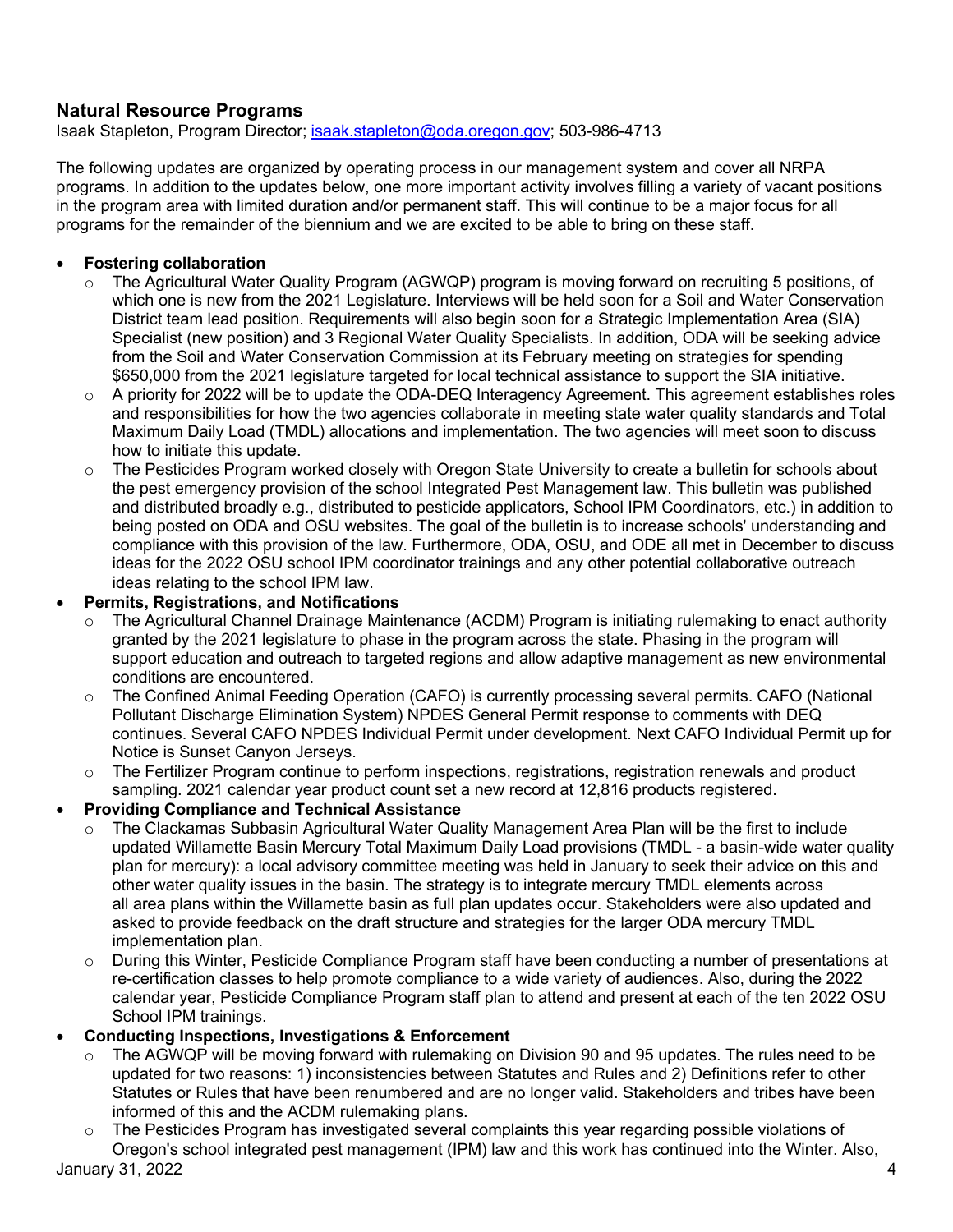on January 14 the Pesticides Compliance Program issued an advisory along with a stop sale, use or removal order for a product being marketed as organic and labeled as a 25(b) "minimum risk pesticide" but was found to contain glyphosate, permethrin and bifenthrin. These ingredients were not on the label, and they are not allowed in organic production.

- o The Confined Animal Feeding Operation (CAFO) continues to perform inspections of permitted facilities.
- **Providing Customer Support and Resolving Inquiries**
	- $\circ$  The AGWQP met with members of the Klamath Tribe council and staff to update them on program implementation in the Klamath basin. Information was exchanged on a number of topics, from compliance cases to monitoring and local SIA implementation. The AGWQP and the Klamath Tribe are planning to meet regularly to build and improve on information exchange on agricultural water quality issues in the basin.

# **Plant Protection & Conservation Programs**

Chris Benemann, Interim Program Director; chris.benemann@oda.oregon.gov; 503-986-4636

# • **Insect Pest Prevention and Management Program (IPPM)**

- $\circ$  SB 5561 included \$5million for assistance Oregon landowners to suppress native grasshoppers and Mormon crickets in 2022. These funds allowed for the establishment of a grasshopper program that was not previously funded to meet the level of need. Funds are being allotted towards bringing on additional staff and resources to support a cost share program. The goal is to financially assist landowners in carrying out early treatment plans, as prescribed by ODA.
- $\circ$  Onboarding of seasonal staff has begun in preparation of the upcoming field season. Seasonals are crucial for the program to extend its operations into all parts of the states to carry out trapping and survey work.

# • **Noxious Weed Control Program**

- $\circ$  All program staff have transitioned back into the Weed Program. Staff have implemented priority federal, and state noxious weed projects and seasonal staff have been termed for the season.
- $\circ$  The legislature approved a onetime fund increase of \$450,000 for the Weed Program for the new 21-23 biennium. These general funds will be awarded through a grant program that will fund projects focused on early detection and rapid response, aquatic/riparian weeds for water resource protection, as well as projects that assist in wildfire restoration.
- $\circ$  The grant announcement packet, as part of the Request for Proposals, is currently being translated into Spanish to increase opportunity to apply for the funds to a wider audience.
- $\circ$  Program staff are nearly complete assembling their annual report, which highlights and summarizes their program outcomes over 2021 and provided to both funding sources and stakeholders.

# • **Nursery and Christmas Tree Program**

- $\circ$  For the first time in over a year, the program is fully staffed with 10 inspectors, a program lead, and manager.
- o The *Phytophthora ramorum* Program has continued performing inspections over the winter in response to a confirmed positive nursery. There are currently four interstate shippers in the program. ODA was represented in a cross fucntional working group, involving regulators from across the country (federal and state) to review and discuss the programs policy.
- $\circ$  The boxwood blight cleanliness program is under review, to update the programs procedures and inspection policies in efforts to streamline program implementation across program participants and bolster education on scouting techniques.
- $\circ$  Summaries of our pest quarantines are being updated prior to the start of shipping season. These summaries are made available through the National Plant Board and the ODA website. Part of the programs mission is to provide clear guidance on shipping requirements to prevent the introduction of unwanted pests and maintain Oregon's reputation of producing high-quality nursery stock.

# • **Hemp Program**

- $\circ$  In the summer of 2021, the Hemp Program was part of a multi-agency operation (Operation Table Rock) to inspect all registered hemp grow sites and deter illegal marijuana production. The Program will soon release a 2-page informational sheet summarizing the outcomes of that project, including testing results.
- $\circ$  Implementation of the online license renewal process is proving to be effective and has increased program efficiencies. Registration staff are starting to review them now. Historically processing license renewals has created a significant bottleneck for administrative staff.
- o First rule changes to be USDA compliant have been adopted and were permanently filed on December 29, 2021 and were fully effective as of January 1, 2022.